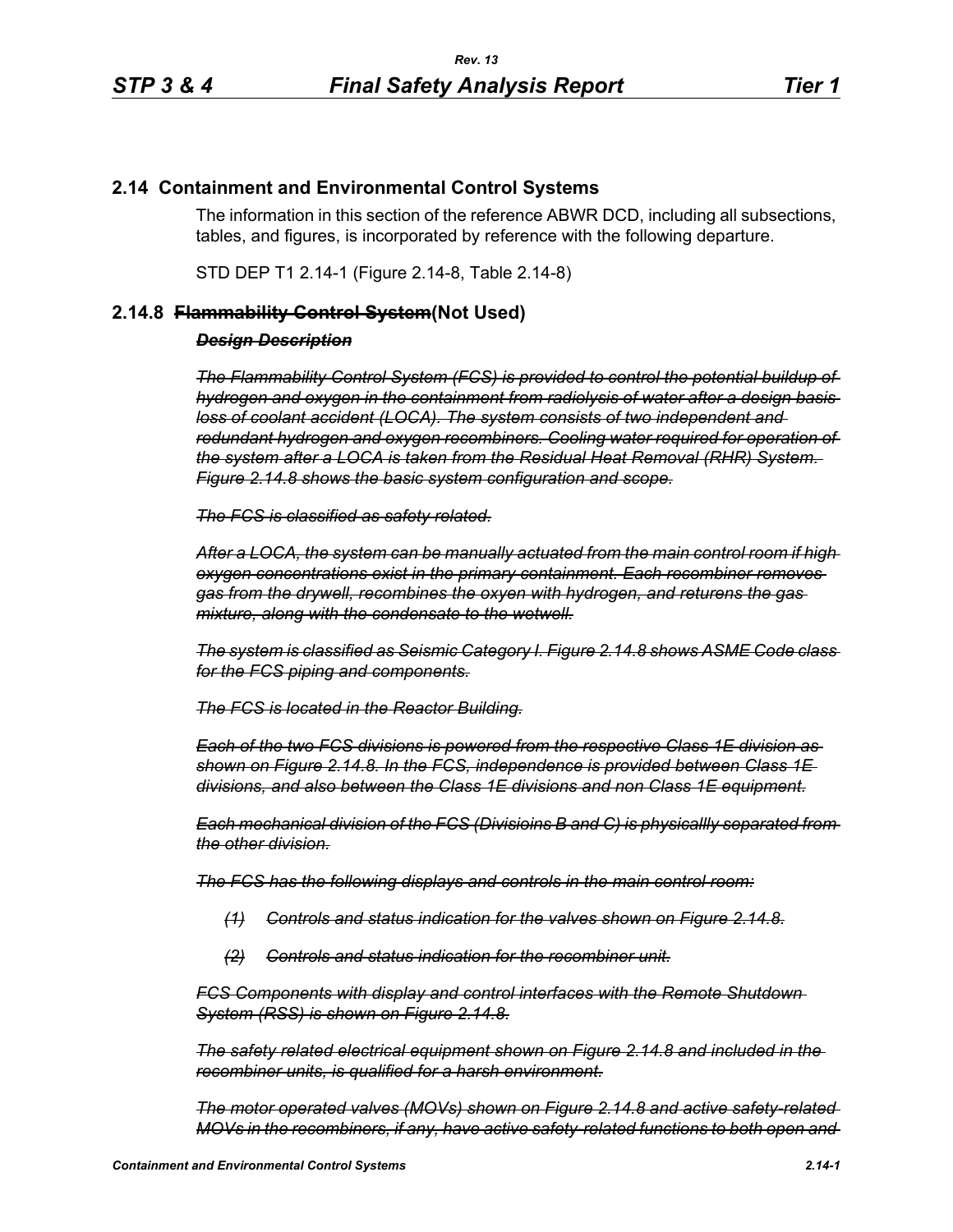*close, and perform these functions under differential pressure, fluid flow, and temperature conditions.*

*The check valves (CVs) shown on Figure 2.14.8 have active safety-related functions to both open and closed under system pressure, fluid flow, and temperature conditions.* 

*The pneumatic valves shown on Figure 2.14.8 fail to the closed position in the event of loss of pneumatic pressure or loss of electrical power to the valve actuating solenoids.*

## *Inspections, Tests, Analyses and Acceptance Criterial*

*Table 2.14.8 provides a definition of the inspections, tests, and/or analyses, together with associated acceptance criteria, which will be undertaken for the FCS.*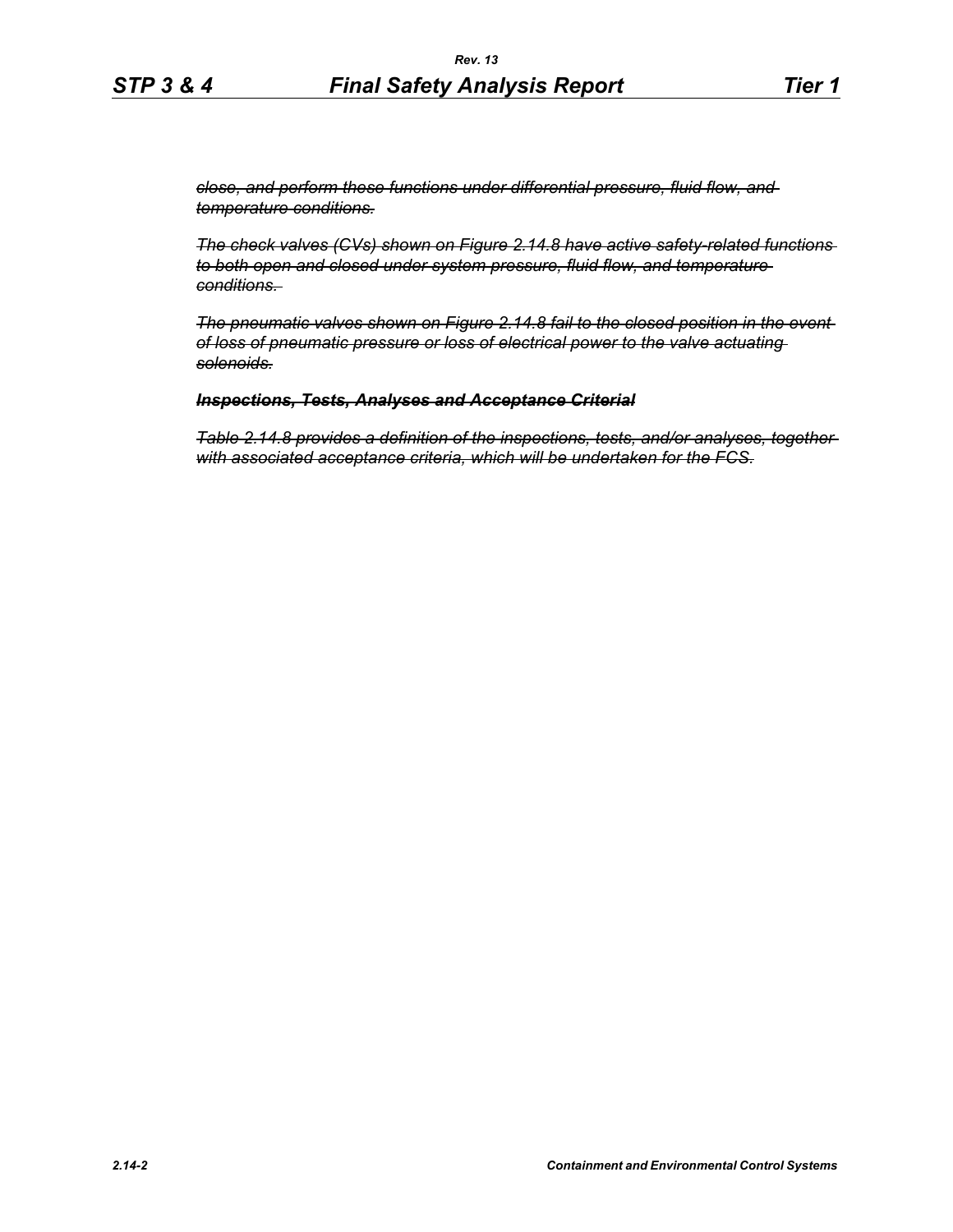|                | <b>Design Commitment</b>                                                                                                                                                                                                                                 | <b>Inspections, Tests, Analyses and Acceptance-</b><br>Criteria<br><b>Inspections, Tests, Analyses</b>                                                                                                                      |                | Acceptance Criteria                                                                                                                                                                                                                                                                                                                      |
|----------------|----------------------------------------------------------------------------------------------------------------------------------------------------------------------------------------------------------------------------------------------------------|-----------------------------------------------------------------------------------------------------------------------------------------------------------------------------------------------------------------------------|----------------|------------------------------------------------------------------------------------------------------------------------------------------------------------------------------------------------------------------------------------------------------------------------------------------------------------------------------------------|
| $+$            | The basic configuration for the FCS is as shown<br>on Figure 2.14.8.                                                                                                                                                                                     | Inspections of the as built system will be-<br>conducted.                                                                                                                                                                   | $+$            | The as built FGS conforms with the basic-<br>configuration shown on Figure 2.14.8.                                                                                                                                                                                                                                                       |
| $\overline{2}$ | The ASME Code components of the FCS retain-<br>their pressure boundary integrity under internal-<br>pressures that will be experienced during service.                                                                                                   | $2 -$<br>A pressure test will be conducted on those Code<br>components of the FCS required to be pressure-<br>tested by the ASME code.                                                                                      | $\frac{2}{5}$  | The results of the pressure test of the ASME code<br>components of the FCS conform with the-<br>requirements in the ASME Code, Section III.                                                                                                                                                                                              |
| $\rightarrow$  | Each of the two FCS divisions is powered from-<br>the respective Class 1E division as shown on-<br>Figure 2.14.8. In the FGS, independence is-<br>provided between Class 1E divisions, and<br>between Class 1E divisions and non Class 1E-<br>equipment. | $\frac{2}{2}$<br>Tests will be performed in the FCS by<br>a.<br>providing a test signal in only one Class 1E-<br>division at a time.<br>Inspection of the as-installed Class 1E-<br>divisions in the FCS will be performed. | $\frac{2}{2}$  | The test signal exists only in the Class 1E-<br>$\ddot{a}$<br>division under test in the FCS.<br>b. Physical separation or electrical isolation<br>exists between Class 1E divisions in the-<br><b>FCS. Physical separation or electrical-</b><br>isolation exists between Class 1E divisions-<br>and non-Class 1E equipment in the FCS. |
| 4.             | Each mechanical division of the FCS (Divisions B,<br>C) is physically separated from the other-<br>divisions.                                                                                                                                            | Inspections of the as built FCS will be conducted.<br>$\leftarrow$                                                                                                                                                          |                | Each mechanical division of the FCS is physically<br>separated from the other mechanical divisions of<br>FCS by structural and/or fire barriers.                                                                                                                                                                                         |
|                | 6. Main control room displays and controls provided<br>for the FCS are as defined in Section 2.14.8.                                                                                                                                                     | Inspections will be performed on the main control<br>$\overline{6}$<br>room displays and controls for the FCS.                                                                                                              | $6-$           | Displays and controls exist or can be retrieved in-<br>the main control room as defined in Section-<br>2.14.8.                                                                                                                                                                                                                           |
| $6-$           | RSS display and control provided for the FCS are-<br>as defined in Section 2.14.8.                                                                                                                                                                       | Inspections will be performed on the RSS display<br>$6-$<br>and control for the FCS.                                                                                                                                        | $6-$           | Display and control exists on the RSS as defined<br>in Section 2.14.8.                                                                                                                                                                                                                                                                   |
| ÷.             | -MOVs designated in Section 2.14.8 as having an-<br>active safety related function open and close-<br>under differential pressure and fluid flow and<br>temperature conditions.                                                                          | $7 -$<br>Tests of installed valves for both opening and<br>closing will be conducted under preoperational-<br>differential pressure, fluid flow, and temperature-<br>conditions.                                            | $\overline{f}$ | Upon receipt of the actuating signal, each MOV<br>both opens and closes, depending on the valve's<br>safety function.                                                                                                                                                                                                                    |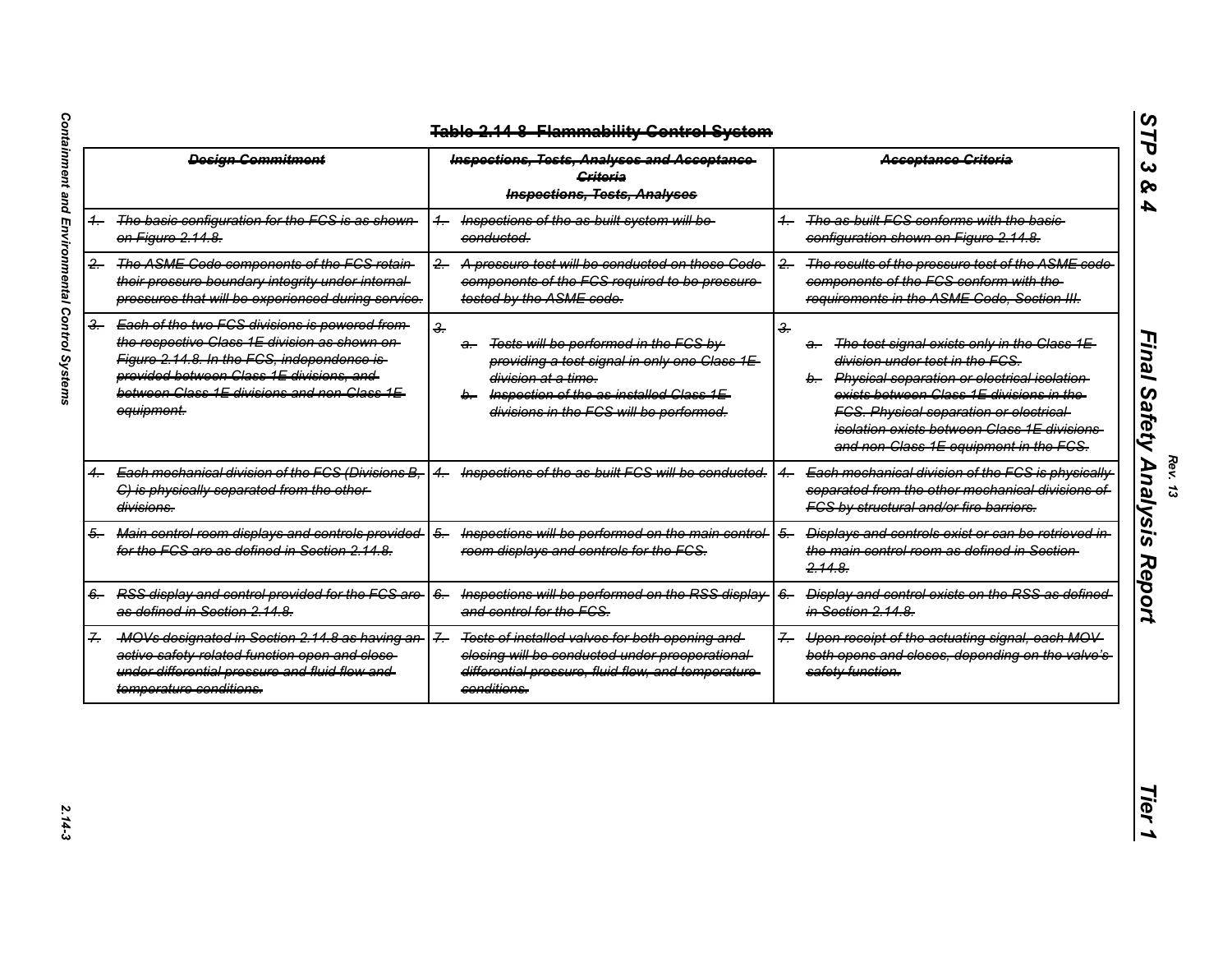| $2.14 - 4$                                    | <b>Design Commitment</b>                                                                                                                                                   | <b>Table 2.14-8 Flammability Control System</b><br><b>Inspections, Tests, Analyses and Acceptance-</b><br><b>Criteria</b><br><b>Inspections, Tests, Analyses</b>         | <b>Acceptance Criteria</b>                                                                                                                                                        |
|-----------------------------------------------|----------------------------------------------------------------------------------------------------------------------------------------------------------------------------|--------------------------------------------------------------------------------------------------------------------------------------------------------------------------|-----------------------------------------------------------------------------------------------------------------------------------------------------------------------------------|
| $8-$                                          | CVs designated in Section 2.14.8 as having an<br>active safety-related function open and close-<br>under system pressure, fluid flow, and<br>temperature conditions.       | Tests of installed valves for both opening and<br>$8-$<br>closing will be conducted under preoperational-<br>system pressure, fluid flow, and temperature<br>conditions. | Based on the direction of the differential pressure<br>$8-$<br>across the valve, each CV opens or closes<br>depending upon the valve's safety functions.                          |
| $9-$                                          | The pneumatic valves shown on Figure 2.14.8 fail-<br>close in the event of loss of pneumatic pressure-<br>or loss of electrical power to the valve actuating-<br>solenoid. | Tests will be conducted on the as-built FCS-<br>$9-$<br>pneumatic valves.                                                                                                | The pneumatic valves shown on Figure 2.14.8 fail-<br>$9-$<br>close in the event of loss of pneumatic pressure-<br>or loss of electrical power to the valve actuating<br>solenoid. |
|                                               |                                                                                                                                                                            |                                                                                                                                                                          |                                                                                                                                                                                   |
|                                               |                                                                                                                                                                            |                                                                                                                                                                          |                                                                                                                                                                                   |
|                                               |                                                                                                                                                                            |                                                                                                                                                                          |                                                                                                                                                                                   |
|                                               |                                                                                                                                                                            |                                                                                                                                                                          |                                                                                                                                                                                   |
|                                               |                                                                                                                                                                            |                                                                                                                                                                          |                                                                                                                                                                                   |
|                                               |                                                                                                                                                                            |                                                                                                                                                                          |                                                                                                                                                                                   |
| Containment and Environmental Control Systems |                                                                                                                                                                            |                                                                                                                                                                          |                                                                                                                                                                                   |